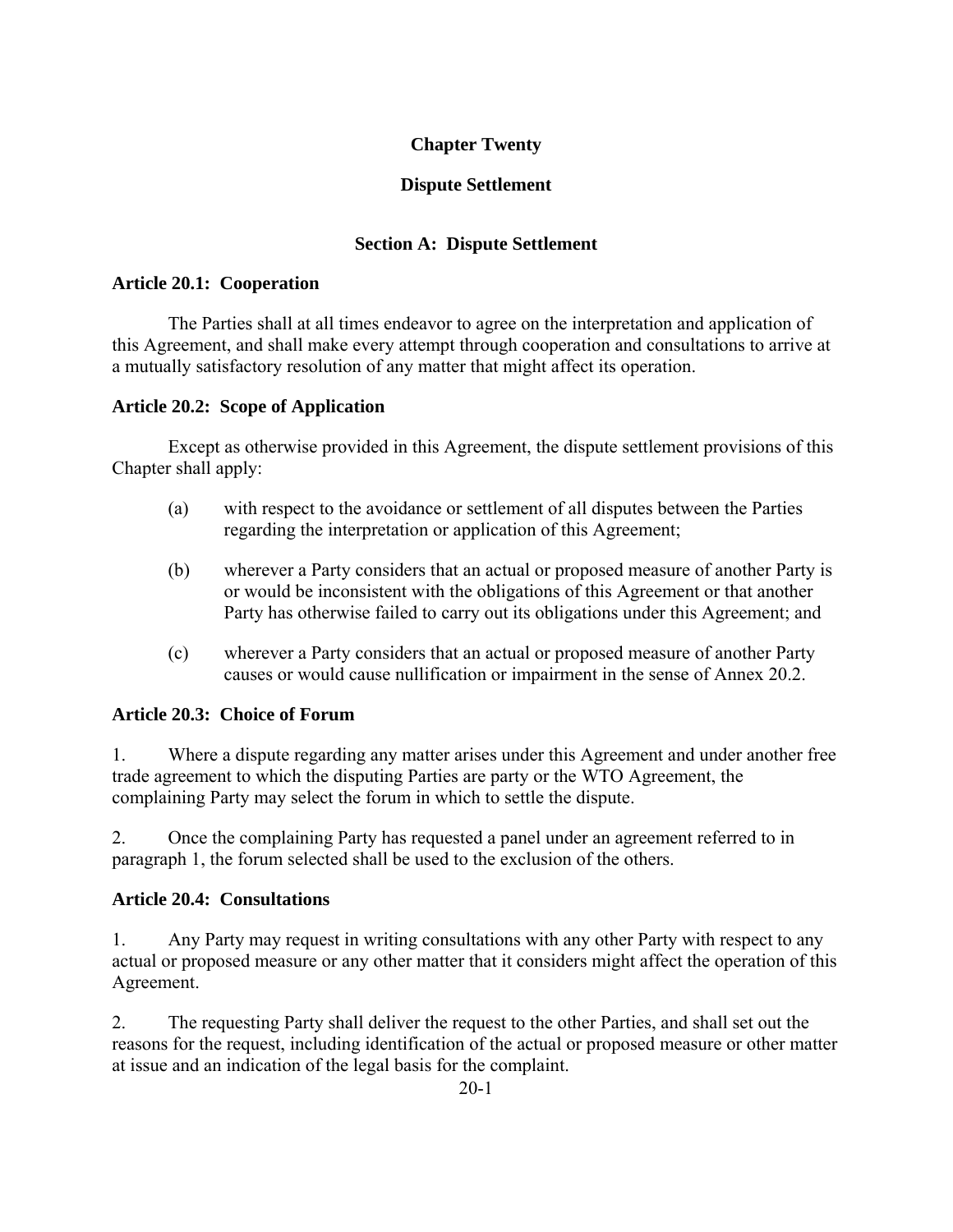3. A Party that considers it has a substantial trade interest in the matter may participate in the consultations on delivery of written notice to the other Parties within seven days of the date of delivery of the request for consultations. The Party shall include in its notice an explanation of its substantial trade interest in the matter.

4. Consultations on matters regarding perishable goods<sup>1</sup> shall commence within 15 days of the date of delivery of the request.

5. The consulting Parties shall make every attempt to arrive at a mutually satisfactory resolution of any matter through consultations under this Article or other consultative provisions of this Agreement. To this end, the consulting Parties shall:

- (a) provide sufficient information to enable a full examination of how the actual or proposed measure or other matter might affect the operation and application of this Agreement; and
- (b) treat any confidential information exchanged in the course of consultations on the same basis as the Party providing the information.

6. In consultations under this Article, a consulting Party may request another consulting Party to make available personnel of its government agencies or other regulatory bodies who have expertise in the matter subject to consultations. $\frac{2}{3}$ 

### **Article 20.5: Commission – Good Offices, Conciliation, and Mediation**

1. If the consulting Parties fail to resolve a matter pursuant to Article 20.4 within:

- (a) 60 days of delivery of a request for consultations;
- (b) 15 days of delivery of a request for consultations in matters regarding perishable goods; or
- (c) such other period as they may agree,

 $\overline{a}$ 

any such Party may request in writing a meeting of the Commission.<sup>3</sup>

<sup>&</sup>lt;sup>1</sup> For greater certainty, the term "perishable goods" means perishable agricultural and fish goods classified in chapters 1 through 24 of the Harmonized System.

 $2^2$  A consulting Party receiving such a request shall strive to accommodate it.

<sup>&</sup>lt;sup>3</sup> For purposes of this paragraph and paragraphs 2 and 4, the Commission shall consist of the cabinet-level representatives of the consulting Parties, as set out in Annex 19.1 (The Free Trade Commission), or their designees.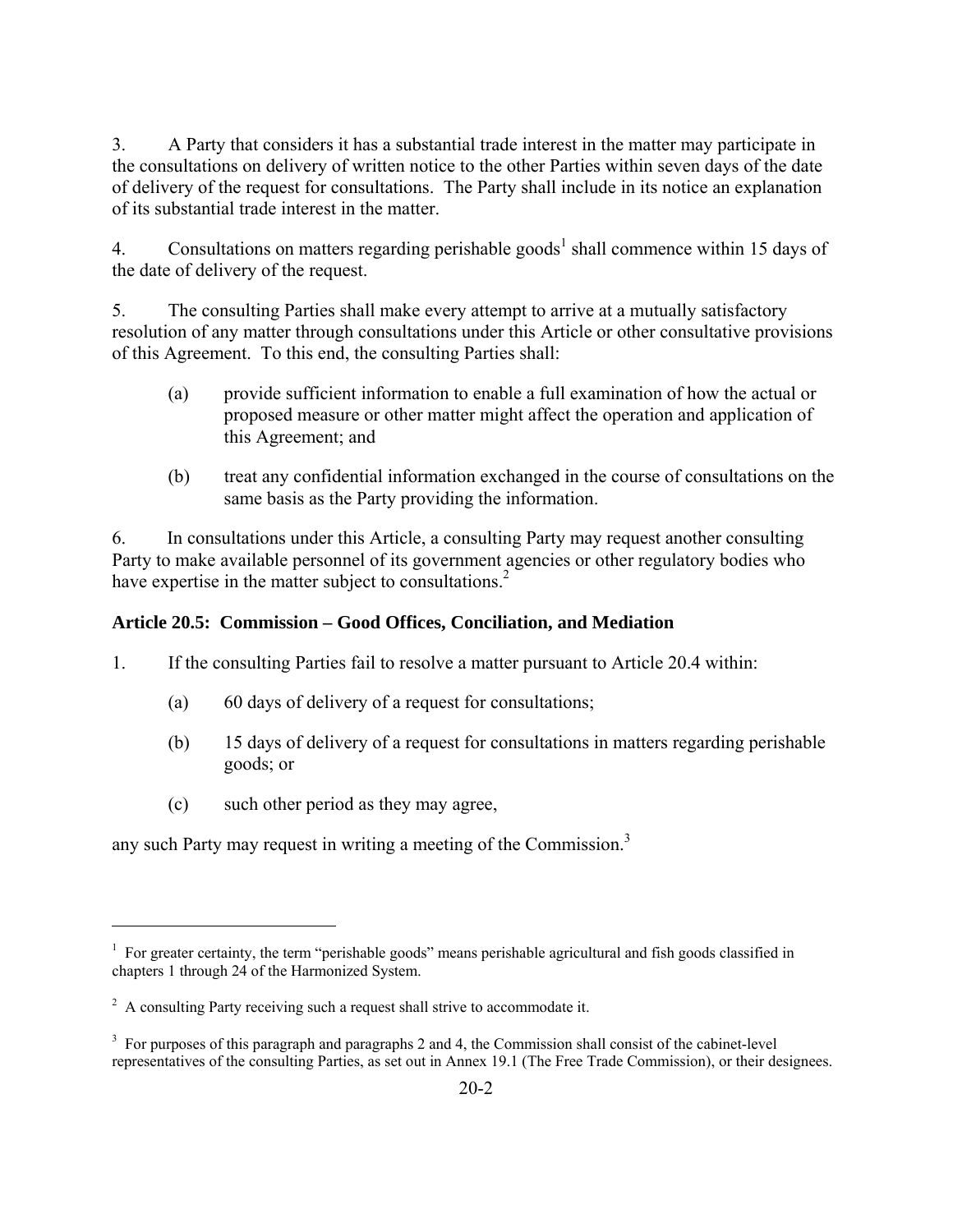2. A consulting Party may also request in writing a meeting of the Commission where consultations have been held pursuant to Article 16.6 (Cooperative Labor Consultations), Article 17.10 (Collaborative Environmental Consultations), or Article 7.8 (Committee on Technical Barriers to Trade).

3. The requesting Party shall deliver the request to the other Parties, and shall set out the reasons for the request, including identification of the actual or proposed measure or other matter at issue and an indication of the legal basis for the complaint.

4. Unless it decides otherwise, the Commission shall convene within ten days of delivery of the request and shall endeavor to resolve the dispute promptly. The Commission may:

- (a) call on such technical advisers or create such working groups or expert groups as it deems necessary;
- (b) have recourse to good offices, conciliation, mediation, or such other dispute resolution procedures; or
- (c) make recommendations,

as may assist the consulting Parties to reach a mutually satisfactory resolution of the dispute.

5. Unless it decides otherwise, the Commission shall consolidate two or more proceedings before it pursuant to this Article regarding the same measure or matter. The Commission may consolidate two or more proceedings regarding other matters before it pursuant to this Article that it determines are appropriate to be considered jointly.<sup>4</sup>

# **Article 20.6: Request for an Arbitral Panel**

 $\overline{a}$ 

- 1. If the consulting Parties fail to resolve a matter within:
	- (a) 30 days after the Commission has convened pursuant to Article 20.5;
	- (b) 30 days after the Commission has convened in respect of the matter most recently referred to it, where proceedings have been consolidated pursuant to Article  $20.5.5;$
	- (c) 30 days after a Party has delivered a request for consultations under Article 20.4 in a matter regarding perishable goods, if the Commission has not convened pursuant to Article 20.5.4;

<sup>&</sup>lt;sup>4</sup> For purposes of this paragraph, the Commission shall consist of the cabinet-level representatives of the consulting Parties in the relevant proceedings, as set out in Annex 19.1 (The Free Trade Commission), or their designees.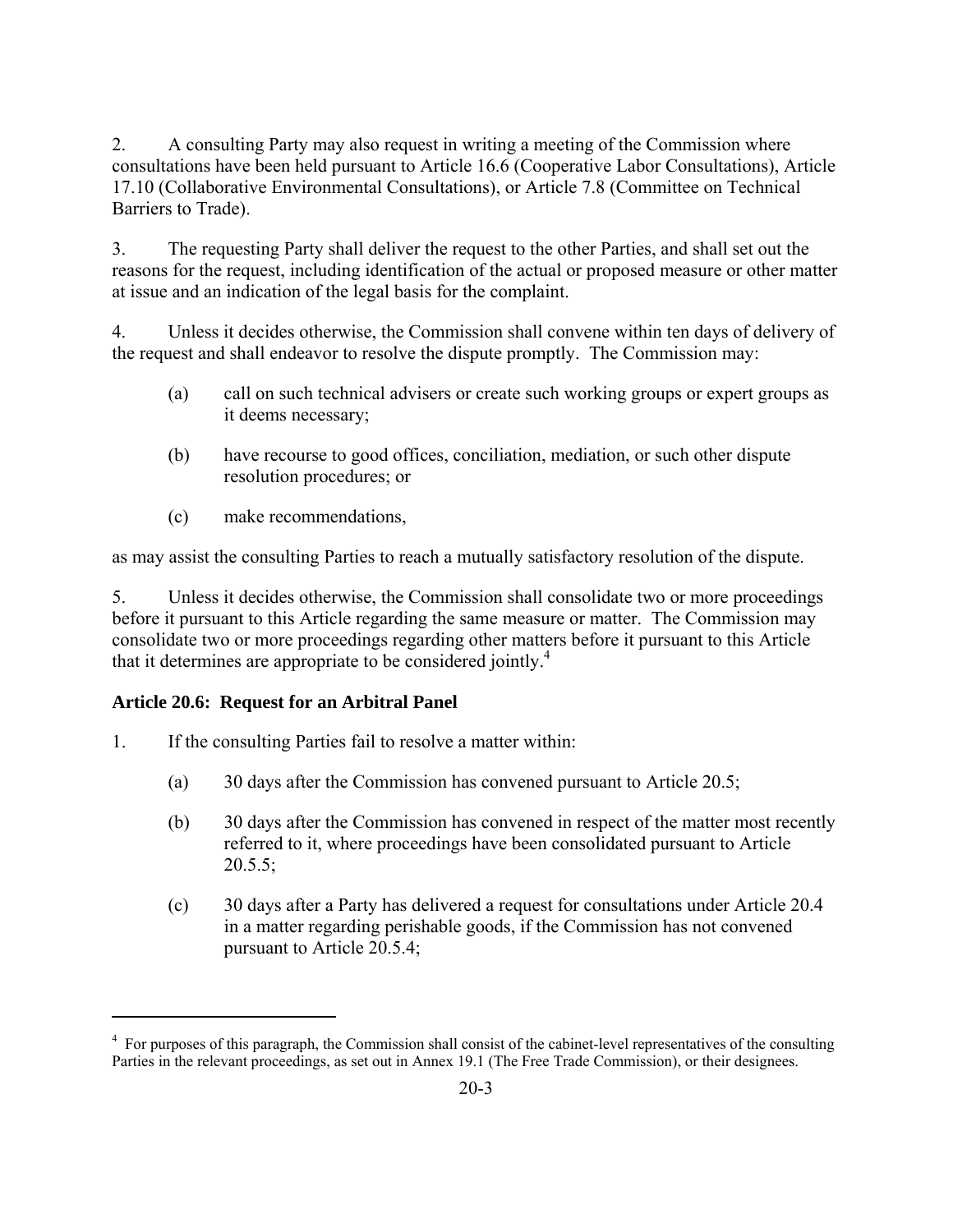- (d) 75 days after a Party has delivered a request for consultations under Article 20.4, if the Commission has not convened pursuant to Article 20.5.4; or
- (e) such other period as the consulting Parties may agree,

any consulting Party that requested a meeting of the Commission with regard to the measure or other matter in accordance with Article 20.5 may request in writing the establishment of an arbitral panel to consider the matter. The requesting Party shall deliver the request to the other Parties, and shall set out the reasons for the request, including identification of the measure or other matter at issue and an indication of the legal basis for the complaint.

2. An arbitral panel shall be established upon delivery of a request.

3. A Party that is eligible under paragraph 1 to request the establishment of a panel and considers it has a substantial interest in the matter may join the arbitral panel proceedings as a complaining Party on delivery of written notice to the other Parties. The notice shall be delivered at the earliest possible time, and in any event no later than seven days after the date of delivery of the request by the Party for the establishment of a panel.

4. If a Party does not join as a complaining Party in accordance with paragraph 3, it normally shall refrain thereafter from initiating or continuing:

- (a) a dispute settlement procedure under this Agreement; or
- (b) a dispute settlement proceeding under the WTO Agreement or under another free trade agreement to which it and the Party complained against are party, on grounds that are substantially equivalent to those available to it under this Agreement,

regarding the same matter in the absence of a significant change in economic or commercial circumstances.

5. Unless otherwise agreed by the disputing Parties, the panel shall be established and perform its functions in a manner consistent with the provisions of this Chapter.

6. An arbitral panel may not be established to review a proposed measure.

### **Article 20.7: Roster**

1. The Parties shall establish within six months of the date of entry into force of this Agreement and maintain a roster of up to 70 individuals who are willing and able to serve as panelists. Unless the Parties otherwise agree, up to eight members of the roster shall be nationals of each Party, and up to 14 members of the roster shall be selected from among individuals who are not nationals of any Party. The roster members shall be appointed by consensus, and may be reappointed. Once established, a roster shall remain in effect for a minimum of three years, and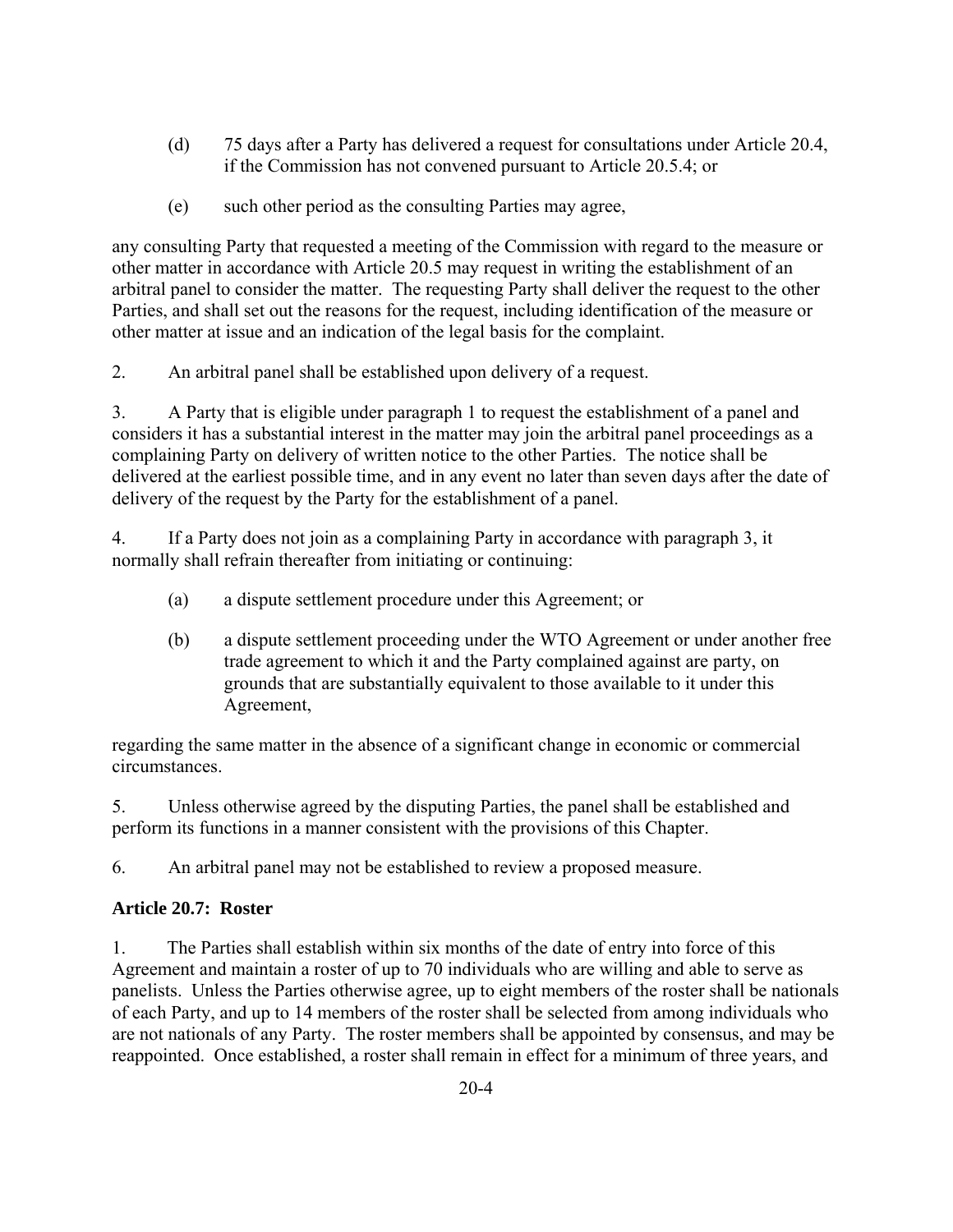shall remain in effect thereafter until the Parties constitute a new roster. The Parties may appoint a replacement where a roster member is no longer available to serve.

- 2. Roster members shall:
	- (a) have expertise or experience in law, international trade, other matters covered by this Agreement, or the resolution of disputes arising under international trade agreements;
	- (b) be chosen strictly on the basis of objectivity, reliability, and sound judgment;
	- (c) be independent of, and not be affiliated with or take instructions from, any Party; and
	- (d) comply with a code of conduct to be established by the Commission.

### **Article 20.8: Qualifications of Panelists**

 All panelists shall meet the qualifications set out in Article 20.7.2. Individuals may not serve as panelists for a dispute in which they have participated pursuant to Article 20.5.4.

#### **Article 20.9: Panel Selection**

1. The Parties shall apply the following procedures in selecting a panel:

- (a) the panel shall comprise three members;
- (b) the disputing Parties shall endeavor to agree on the chair of the panel within 15 days of the delivery of the request for the establishment of the panel. If the disputing Parties are unable to agree on the chair within this period, the chair shall be selected by lot within three days from among the roster members who are not nationals of a disputing Party;
- (c) within 15 days of selection of the chair, the complaining Party or Parties shall select one panelist and the Party complained against shall select one panelist;
- (d) if the complaining Party or Parties or the Party complained against fail to select a panelist within this period, the panelist shall be selected by lot within three days from among the roster members who are nationals of such Party or Parties, as the case may be; and
- (e) each disputing Party shall endeavor to select panelists who have expertise or experience relevant to the subject matter of the dispute, as appropriate.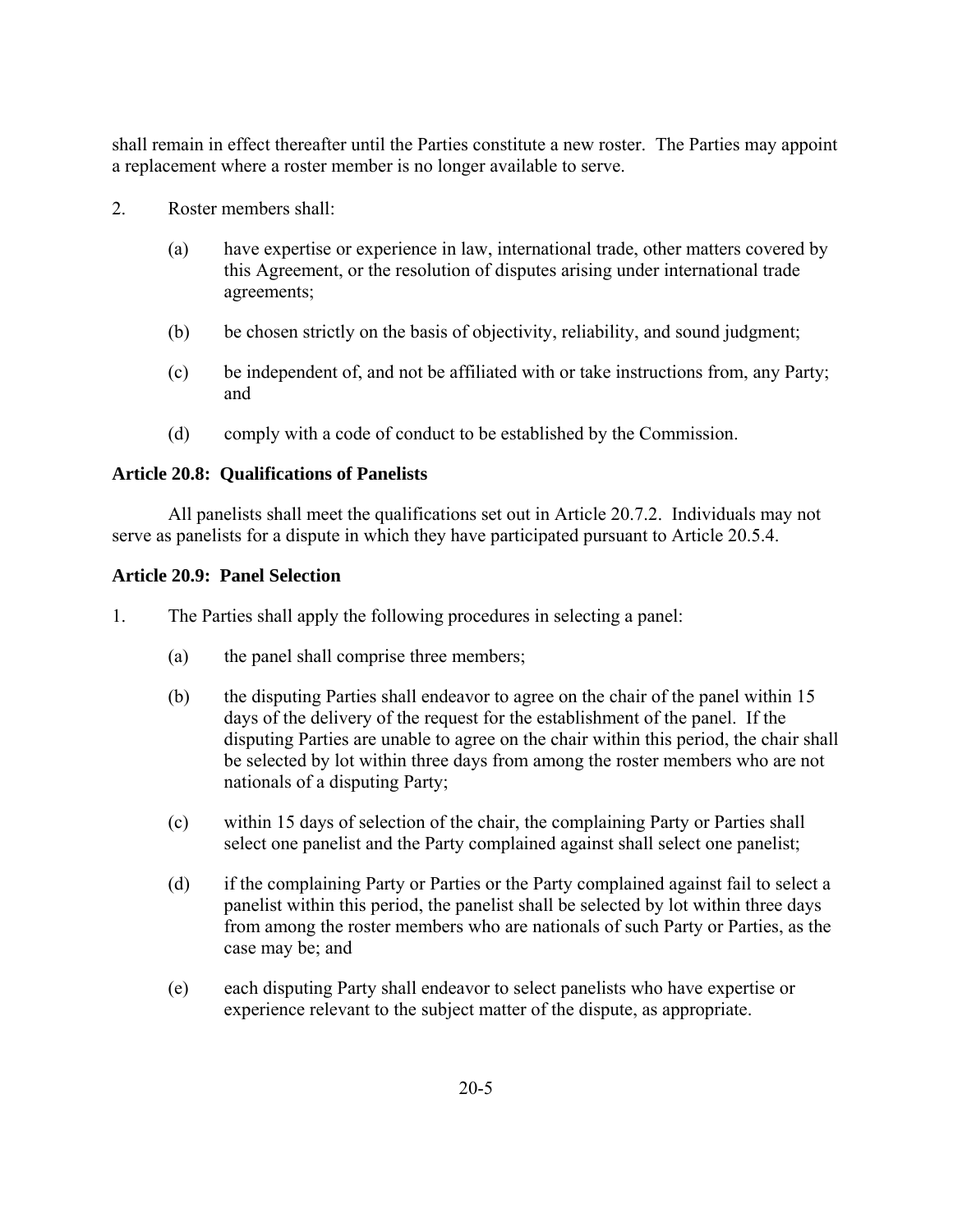2. Panelists shall normally be selected from the roster. Any disputing Party may exercise a peremptory challenge against any individual not on the roster who is proposed as a panelist by a disputing Party within 15 days after the individual has been proposed.

3. If a disputing Party believes that a panelist is in violation of the code of conduct, the disputing Parties shall consult and if they agree, the panelist shall be removed and a new panelist shall be selected in accordance with this Article.

# **Article 20.10: Rules of Procedure**

1. The Commission shall establish by the date of entry into force of this Agreement Model Rules of Procedure, which shall ensure:

- (a) a right to at least one hearing before the panel, which, subject to subparagraph (e), shall be open to the public;
- (b) an opportunity for each disputing Party to provide initial and rebuttal written submissions;
- (c) that each participating Party's written submissions, written versions of its oral statement, and written responses to a request or questions from the panel shall be public, subject to subparagraph (e);
- (d) that the panel will consider requests from non-governmental entities in the disputing Parties' territories to provide written views regarding the dispute that may assist the panel in evaluating the submissions and arguments of the disputing Parties; and
- (e) the protection of confidential information.

2. Unless the disputing Parties otherwise agree, the panel shall conduct its proceedings in accordance with the Model Rules of Procedure.

3. The Commission may modify the Model Rules of Procedure.

4. Unless the disputing Parties otherwise agree within 20 days from the date of the delivery of the request for the establishment of the panel, the terms of reference shall be:

"To examine, in the light of the relevant provisions of this Agreement, the matter referenced in the panel request and to make findings, determinations, and recommendations as provided in Articles 20.10.6 and 20.13.3 and to deliver the written reports referred to in Articles 20.13 and 20.14."

5. If a complaining Party in its panel request has identified that a measure has nullified or impaired benefits, in the sense of Annex 20.2, the terms of reference shall so indicate.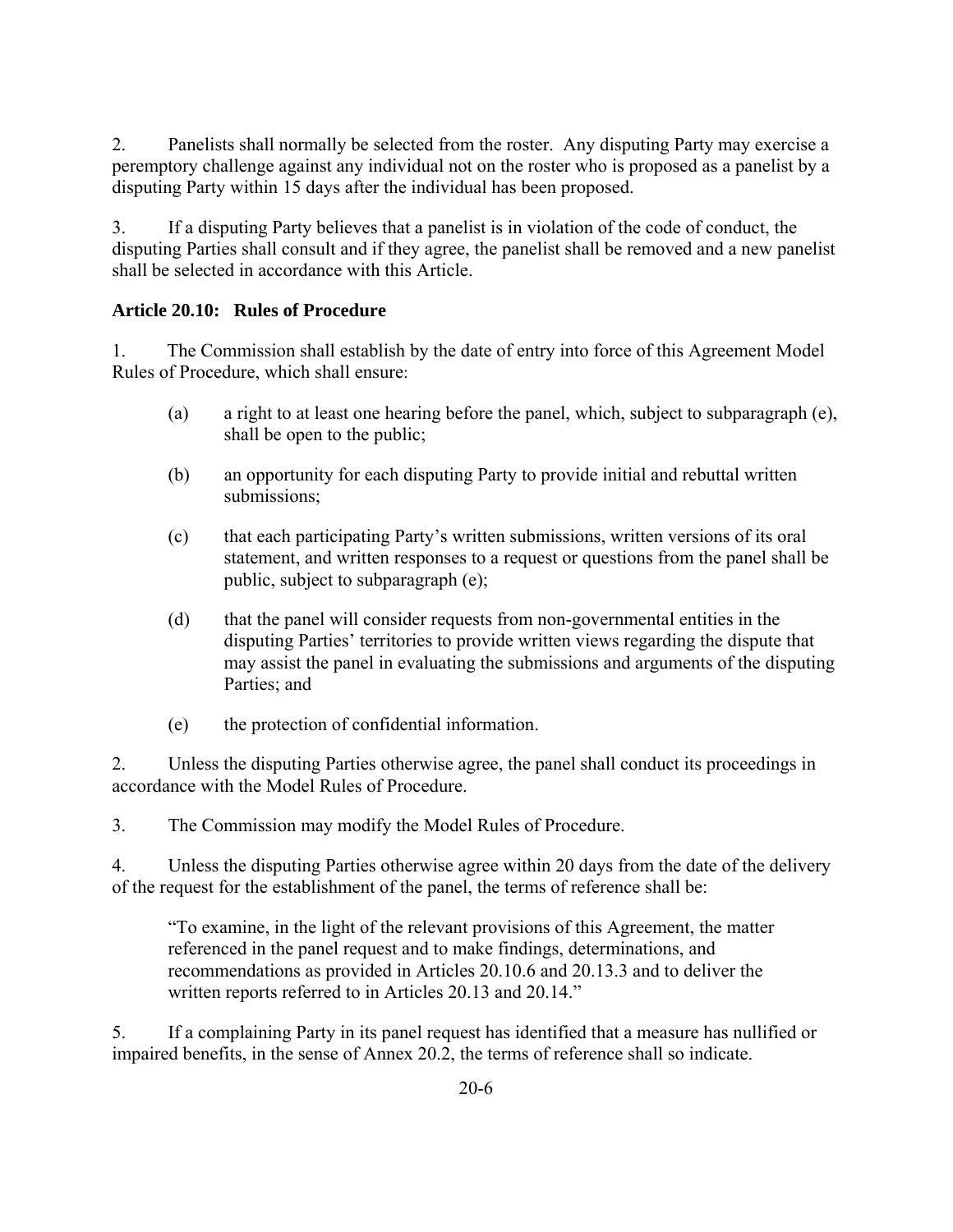6. If a disputing Party wishes the panel to make findings as to the degree of adverse trade effects on any Party of a Party's failure to conform with the obligations of this Agreement or of a Party's measure found to have caused nullification or impairment in the sense of Annex 20.2, the terms of reference shall so indicate.

### **Article 20.11: Third Party Participation**

A Party that is not a disputing Party, on delivery of a written notice to the disputing Parties, shall be entitled to attend all hearings, to make written and oral submissions to the panel, and to receive written submissions of the disputing Parties in accordance with the Model Rules of Procedure. Those submissions shall be reflected in the final report of the panel.

### **Article 20.12: Role of Experts**

 On request of a disputing Party, or on its own initiative, the panel may seek information and technical advice from any person or body that it deems appropriate, provided that the disputing Parties so agree and subject to such terms and conditions as such Parties may agree.

### **Article 20.13: Initial Report**

1. Unless the disputing Parties otherwise agree, the panel shall base its report on the relevant provisions of this Agreement, the submissions and arguments of the disputing Parties, and on any information before it pursuant to Article 20.12.

2. If the disputing Parties request, the panel may make recommendations for resolution of the dispute.

3. Unless the disputing Parties otherwise agree, the panel shall, within 120 days after the last panelist is selected or such other period as the Model Rules of Procedure established pursuant to Article 20.10 may provide, present to the disputing Parties an initial report containing:

- (a) findings of fact, including any findings pursuant to a request under Article 20.10.6;
- (b) its determination as to whether a disputing Party has not conformed with its obligations under this Agreement or that a Party's measure is causing nullification or impairment in the sense of Annex 20.2, or any other determination requested in the terms of reference; and
- (c) its recommendations, if the disputing Parties have requested them, for resolution of the dispute.

4. When the panel considers that it cannot provide its report within 120 days, it shall inform the disputing Parties in writing of the reasons for the delay together with an estimate of the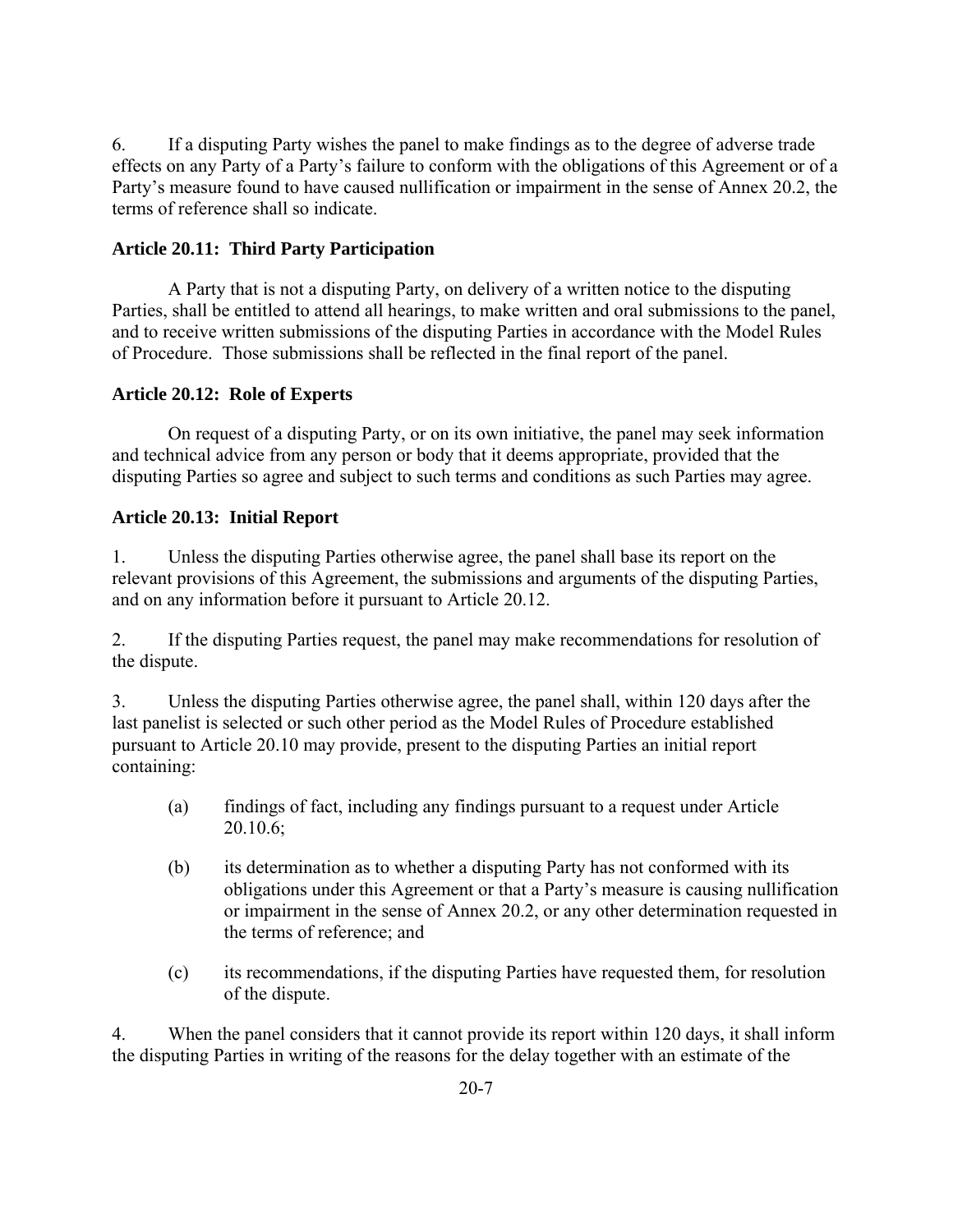period within which it will provide its report. In no case should the period to provide the report exceed 180 days. The panel shall inform the disputing Parties of any determination under this paragraph no later than seven days after the initial written submission of the complaining Party or Parties and shall adjust the remainder of the schedule accordingly.

5. Panelists may furnish separate opinions on matters not unanimously agreed.

6. A disputing Party may submit written comments to the panel on its initial report within 14 days of presentation of the report or within such other period as the disputing Parties may agree.

7. After considering any written comments on the initial report, the panel may reconsider its report and make any further examination it considers appropriate.

# **Article 20.14: Final Report**

 $\overline{a}$ 

1. The panel shall present a final report to the disputing Parties, including any separate opinions on matters not unanimously agreed, within 30 days of presentation of the initial report, unless the disputing Parties otherwise agree. The disputing Parties shall release the final report to the public within 15 days thereafter, subject to the protection of confidential information.

2. No panel may, either in its initial report or its final report, disclose which panelists are associated with majority or minority opinions.

# **Article 20.15: Implementation of Final Report**

1. On receipt of the final report of a panel, the disputing Parties shall agree on the resolution of the dispute, which normally shall conform with the determinations and recommendations, if any, of the panel.

2. If, in its final report, the panel determines that a disputing Party has not conformed with its obligations under this Agreement or that a disputing Party's measure is causing nullification or impairment in the sense of Annex 20.2, the resolution, whenever possible, shall be to eliminate the non-conformity or the nullification or impairment.<sup>5</sup>

3. Where appropriate, the disputing Parties may agree on a mutually satisfactory action plan to resolve the dispute, which normally shall conform with the determinations and recommendations, if any, of the panel. If the disputing Parties agree on such an action plan, a

<sup>&</sup>lt;sup>5</sup> Compensation, the payment of monetary assessments, and the suspension of benefits are intended as temporary measures pending the elimination of any non-conformity or nullification or impairment that the panel has found.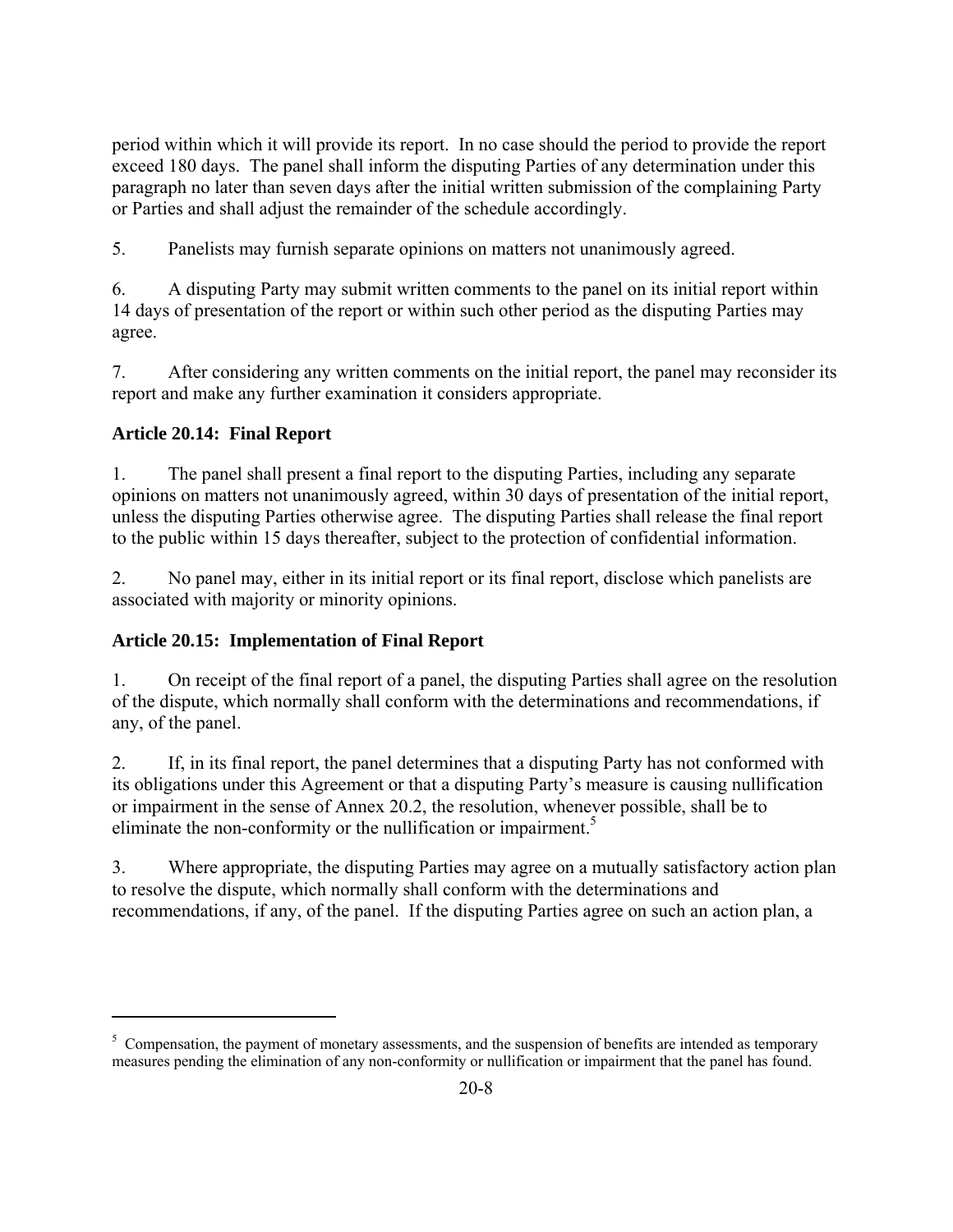complaining Party may have recourse to Article 20.16.2 or Article 20.17.1, as the case may be, only if it considers that the Party complained against has failed to carry out the action plan.<sup>6</sup>

### **Article 20.16: Non-Implementation** − **Suspension of Benefits**

1. If a panel has made a determination of the type described in Article 20.15.2, and the disputing Parties are unable to reach agreement on a resolution pursuant to Article 20.15 within 45 days of receiving the final report, or such other period as the disputing Parties agree, the Party complained against shall enter into negotiations with the complaining Party or Parties with a view to developing mutually acceptable compensation.

2. If the disputing Parties:

1

- (a) are unable to agree on compensation within 30 days after the period for developing such compensation has begun; or
- (b) have agreed on compensation or on a resolution pursuant to Article 20.15 and a complaining Party considers that the Party complained against has failed to observe the terms of the agreement,

any such complaining Party may at any time thereafter provide written notice to the Party complained against that it intends to suspend the application to the Party complained against of benefits of equivalent effect. The notice shall specify the level of benefits that the Party proposes to suspend. Subject to paragraph 6, the complaining Party may begin suspending benefits 30 days after the later of the date on which it provides notice under this paragraph or the panel issues its determination under paragraph 3, as the case may be.

- 3. If the Party complained against considers that:
	- (a) the level of benefits proposed to be suspended is manifestly excessive; or
	- (b) it has eliminated the non-conformity or the nullification or impairment that the panel has found,

it may, within 30 days after the complaining Party provides notice under paragraph 2, request that the panel be reconvened to consider the matter. The Party complained against shall deliver its request in writing to the complaining Party. The panel shall reconvene as soon as possible after delivery of the request and shall present its determination to the disputing Parties within 90 days after it reconvenes to review a request under subparagraph (a) or (b), or within 120 days for a request under subparagraphs (a) and (b). If the panel determines that the level of benefits

<sup>&</sup>lt;sup>6</sup> For greater certainty, as part of an action plan the disputing Parties may undertake, modify, or enhance cooperation activities.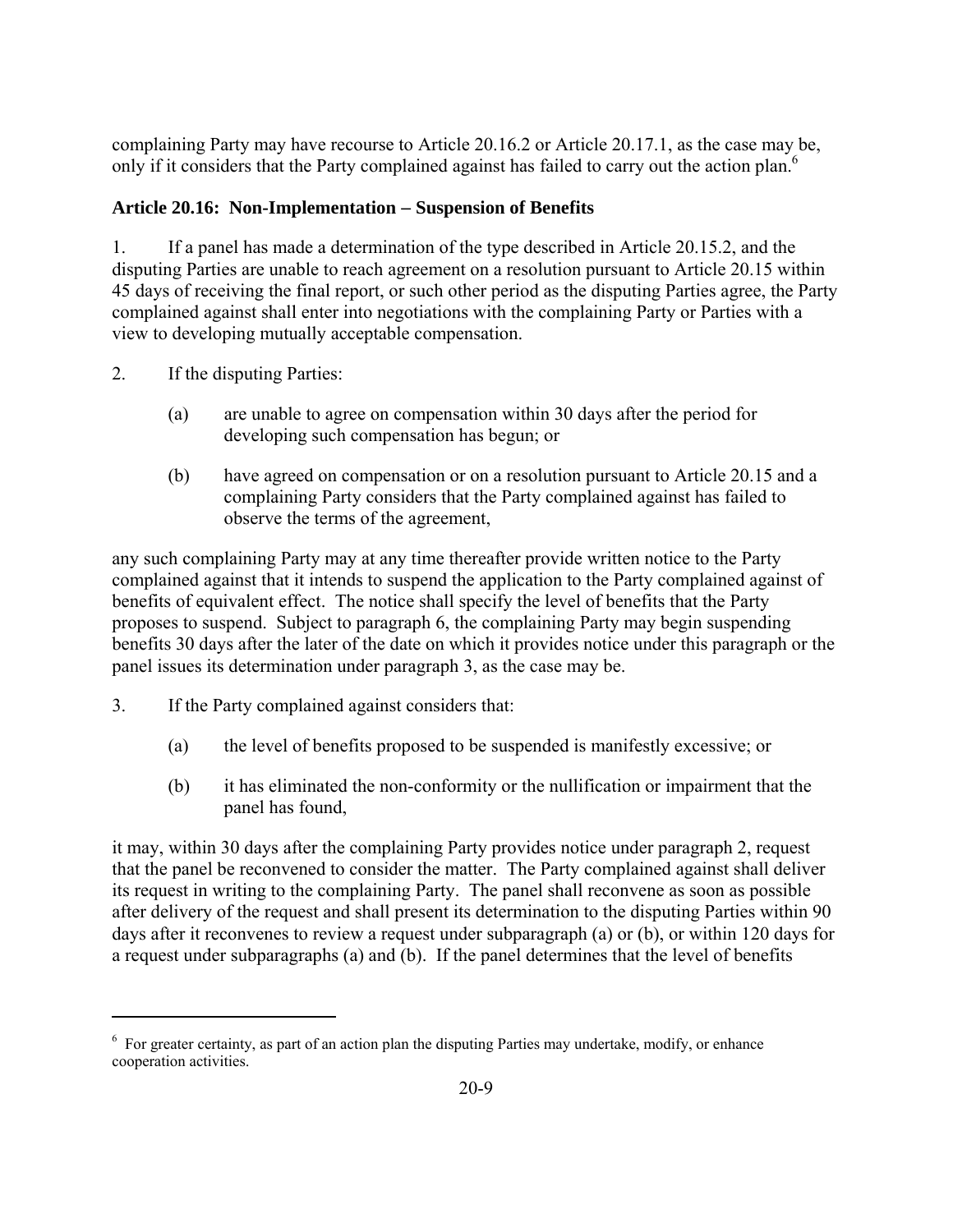proposed to be suspended is manifestly excessive, it shall determine the level of benefits it considers to be of equivalent effect.

4. The complaining Party may suspend benefits up to the level the panel has determined under paragraph 3 or, if the panel has not determined the level, the level the complaining Party has proposed to suspend under paragraph 2, unless the panel has determined that the Party complained against has eliminated the non-conformity or the nullification or impairment.

5. In considering what benefits to suspend pursuant to paragraph 2:

- (a) the complaining Party should first seek to suspend benefits in the same sector or sectors as that affected by the measure or other matter that the panel has found to be inconsistent with the obligations of this Agreement or to have caused nullification or impairment in the sense of Annex 20.2; and
- (b) if the complaining Party considers that it is not practicable or effective to suspend benefits in the same sector or sectors, it may suspend benefits in other sectors.

6. The complaining Party may not suspend benefits if, within 30 days after it provides written notice of intent to suspend benefits or, if the panel is reconvened under paragraph 3, within 20 days after the panel provides its determination, the Party complained against provides written notice to the complaining Party that it will pay an annual monetary assessment. The disputing Parties shall consult, beginning no later than ten days after the Party complained against provides notice, with a view to reaching agreement on the amount of the assessment. If the disputing Parties are unable to reach an agreement within 30 days after consultations begin, the amount of the assessment shall be set at a level, in U.S. dollars, equal to 50 percent of the level of the benefits the panel has determined under paragraph 3 to be of equivalent effect or, if the panel has not determined the level, 50 percent of the level that the complaining Party has proposed to suspend under paragraph 2.

7. Unless the Commission otherwise decides, a monetary assessment shall be paid to the complaining Party in U.S. dollars, or in an equivalent amount of the currency of the Party complained against, in equal, quarterly installments beginning 60 days after the Party complained against gives notice that it intends to pay an assessment. Where the circumstances warrant, the Commission may decide that an assessment shall be paid into a fund established by the Commission and expended at the direction of the Commission for appropriate initiatives to facilitate trade between the disputing Parties, including by further reducing unreasonable trade barriers or by assisting a disputing Party in carrying out its obligations under this Agreement.<sup>7</sup>

1

 $<sup>7</sup>$  For purposes of this paragraph, the Commission shall consist of the cabinet-level representatives of the disputing</sup> Parties, as set out in Annex 19.1 (The Free Trade Commission), or their designees.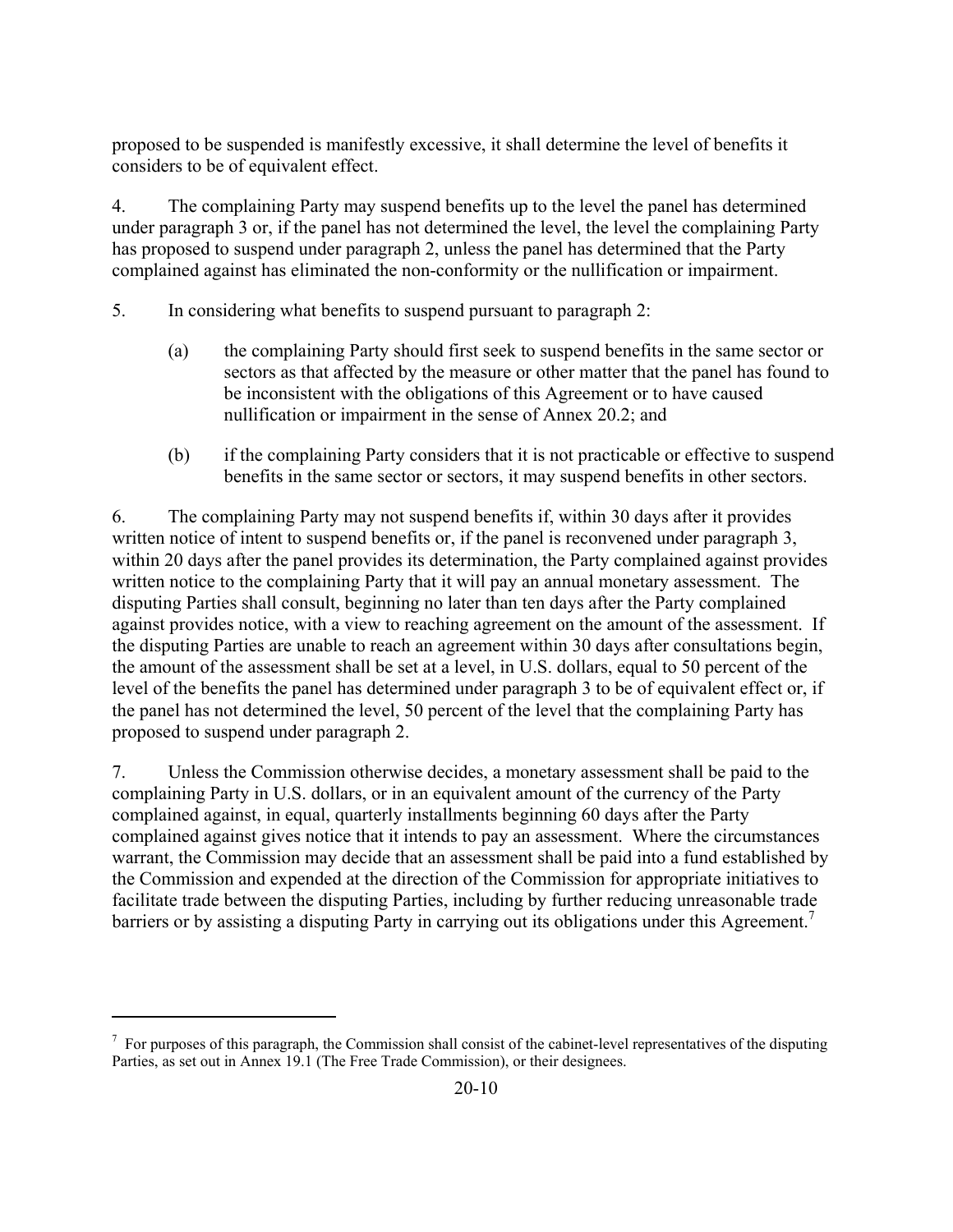8. If the Party complained against fails to pay a monetary assessment, the complaining Party may suspend the application to the Party complained against of benefits in accordance with paragraph 4.

9. This Article shall not apply with respect to a matter described in Article 20.17.1.

# **Article 20.17: Non-Implementation In Certain Disputes**

1. If, in its final report, a panel determines that a Party has not conformed with its obligations under Article 16.2.1(a) (Enforcement of Labor Laws) or Article 17.2.1(a) (Enforcement of Environmental Laws), and the disputing Parties:

- (a) are unable to reach agreement on a resolution pursuant to Article 20.15 within 45 days of receiving the final report; or
- (b) have agreed on a resolution pursuant to Article 20.15 and a complaining Party considers that the Party complained against has failed to observe the terms of the agreement,

any such complaining Party may at any time thereafter request that the panel be reconvened to impose an annual monetary assessment on the Party complained against. The complaining Party shall deliver its request in writing to the Party complained against. The panel shall reconvene as soon as possible after delivery of the request.

2. The panel shall determine the amount of the monetary assessment in U.S. dollars within 90 days after it reconvenes under paragraph 1. In determining the amount of the assessment, the panel shall take into account:

- (a) the bilateral trade effects of the Party's failure to effectively enforce the relevant law;
- (b) the pervasiveness and duration of the Party's failure to effectively enforce the relevant law;
- (c) the reasons for the Party's failure to effectively enforce the relevant law, including, where relevant, its failure to observe the terms of an action plan;
- (d) the level of enforcement that could reasonably be expected of the Party given its resource constraints;
- (e) the efforts made by the Party to begin remedying the non-enforcement after the final report of the panel, including through the implementation of any mutually agreed action plan; and
- (f) any other relevant factors.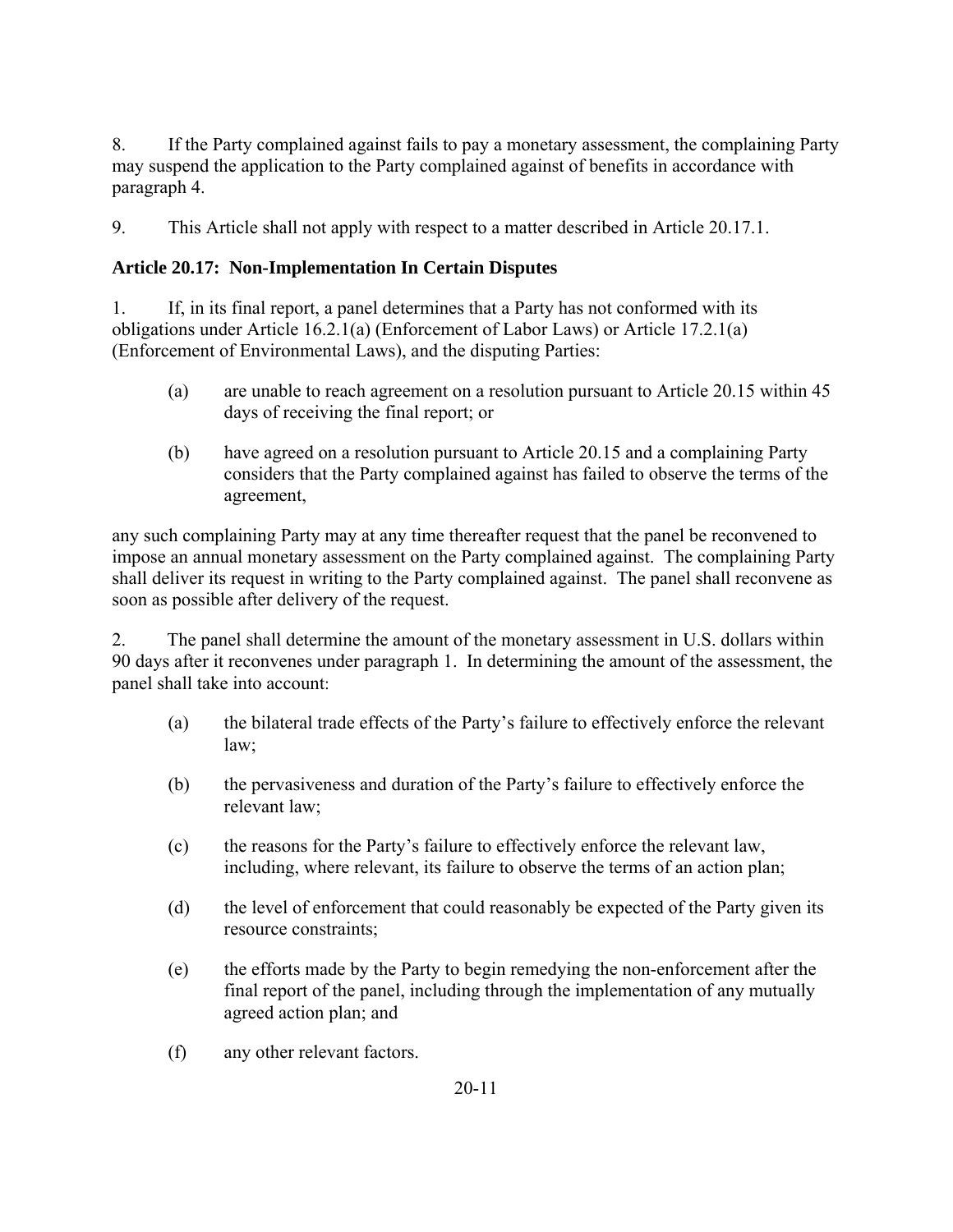The amount of the assessment shall not exceed 15 million U.S. dollars annually, adjusted for inflation as specified in Annex 20.17.

3. On the date on which the panel determines the amount of the monetary assessment under paragraph 2, or at any time thereafter, the complaining Party may provide notice in writing to the Party complained against demanding payment of the monetary assessment. The monetary assessment shall be payable in U.S. dollars, or in an equivalent amount of the currency of the Party complained against, in equal, quarterly installments beginning 60 days after the complaining Party provides such notice.

4. Assessments shall be paid into a fund established by the Commission and shall be expended at the direction of the Commission for appropriate labor or environmental initiatives, including efforts to improve or enhance labor or environmental law enforcement, as the case may be, in the territory of the Party complained against, consistent with its law. In deciding how to expend monies paid into the fund, the Commission shall consider the views of interested persons in the disputing Parties' territories.<sup>8</sup>

5. If the Party complained against fails to pay a monetary assessment, the complaining Party may take other appropriate steps to collect the assessment or otherwise secure compliance. These steps may include suspending tariff benefits under the Agreement as necessary to collect the assessment, while bearing in mind the Agreement's objective of eliminating barriers to trade and while seeking to avoid unduly affecting parties or interests not party to the dispute.

# **Article 20.18: Compliance Review**

1. Without prejudice to the procedures set out in Article 20.16.3, if the Party complained against considers that it has eliminated the non-conformity or the nullification or impairment that the panel has found, it may refer the matter to the panel by providing written notice to the complaining Party or Parties. The panel shall issue its report on the matter within 90 days after the Party complained against provides notice.

2. If the panel decides that the Party complained against has eliminated the non-conformity or the nullification or impairment, the complaining Party or Parties shall promptly reinstate any benefits that Party has or those Parties have suspended under Article 20.16 or Article 20.17 and the Party complained against shall no longer be required to pay any monetary assessment it has agreed to pay under Article 20.16.6 or that has been imposed on it under Article 20.17.1.

# **Article 20.19: Five-Year Review**

1

 The Commission shall review the operation and effectiveness of Articles 20.16 and 20.17 not later than five years after the Agreement enters into force, or within six months after benefits

<sup>&</sup>lt;sup>8</sup> For purposes of this paragraph, the Commission shall consist of the cabinet-level representatives of the disputing Parties, as set out in Annex 19.1 (The Free Trade Commission), or their designees.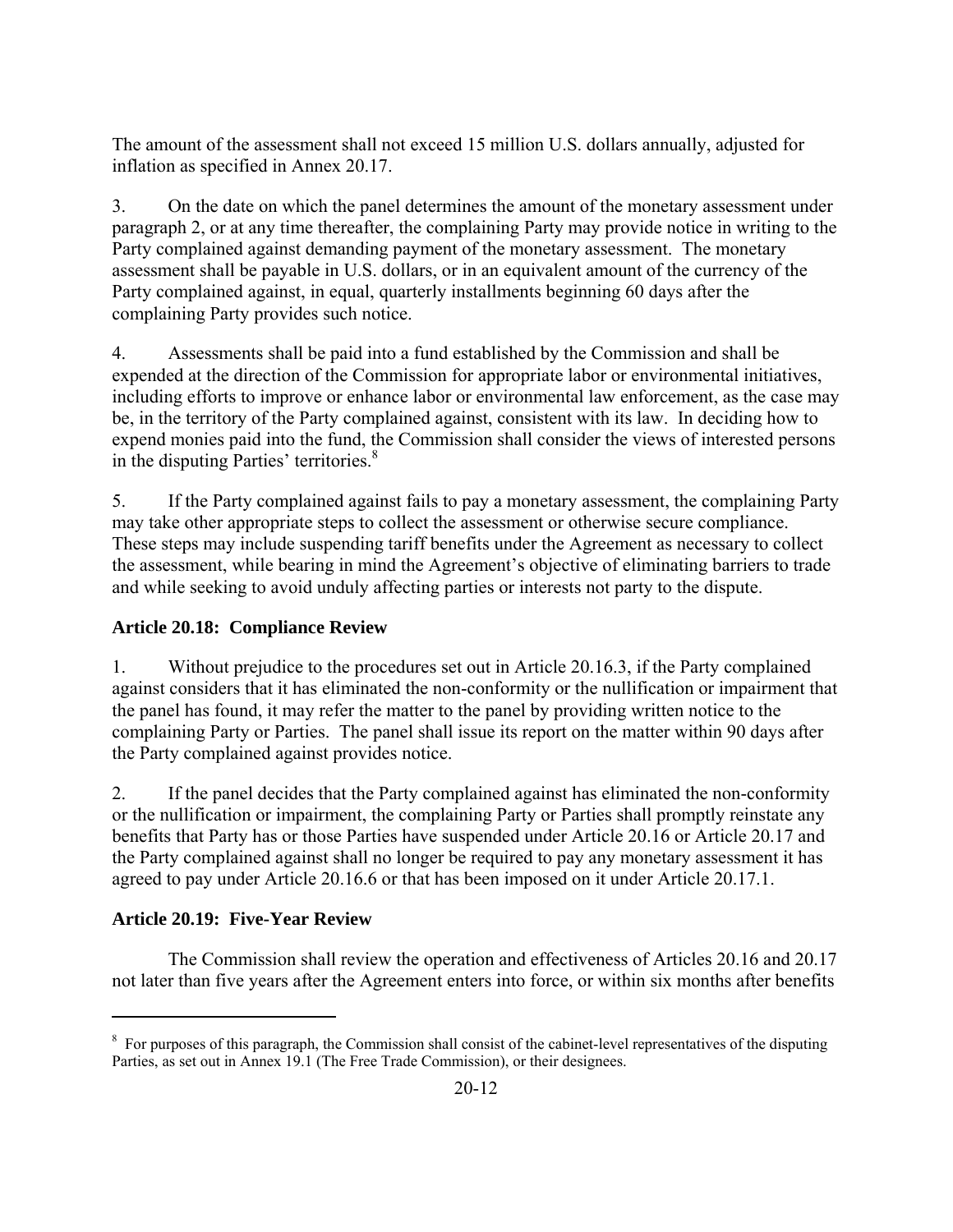have been suspended or monetary assessments have been imposed in five proceedings initiated under this Chapter, whichever occurs first.

# **Section B: Domestic Proceedings and Private Commercial Dispute Settlement**

# **Article 20.20: Referral of Matters from Judicial or Administrative Proceedings**

1. If an issue of interpretation or application of this Agreement arises in any domestic judicial or administrative proceeding of a Party that any Party considers would merit its intervention, or if a court or administrative body solicits the views of a Party, that Party shall notify the other Parties. The Commission shall endeavor to agree on an appropriate response as expeditiously as possible.

2. The Party in whose territory the court or administrative body is located shall submit any agreed interpretation of the Commission to the court or administrative body in accordance with the rules of that forum.

3. If the Commission is unable to agree, any Party may submit its own views to the court or administrative body in accordance with the rules of that forum.

# **Article 20.21: Private Rights**

 No Party may provide for a right of action under its law against any other Party on the ground that the other Party has failed to conform with its obligations under this Agreement.

# **Article 20.22: Alternative Dispute Resolution**

1. Each Party shall, to the maximum extent possible, encourage and facilitate the use of arbitration and other means of alternative dispute resolution for the settlement of international commercial disputes between private parties in the free trade area.

2. To this end, each Party shall provide appropriate procedures to ensure observance of agreements to arbitrate and for the recognition and enforcement of arbitral awards in such disputes.

3. A Party shall be deemed to be in compliance with paragraph 2 if it is a party to and is in compliance with the 1958 *United Nations Convention on the Recognition and Enforcement of Foreign Arbitral Awards* or the 1975 *Inter-American Convention on International Commercial Arbitration*.

4. The Commission may establish an Advisory Committee on Private Commercial Disputes comprising persons with expertise or experience in the resolution of private international commercial disputes.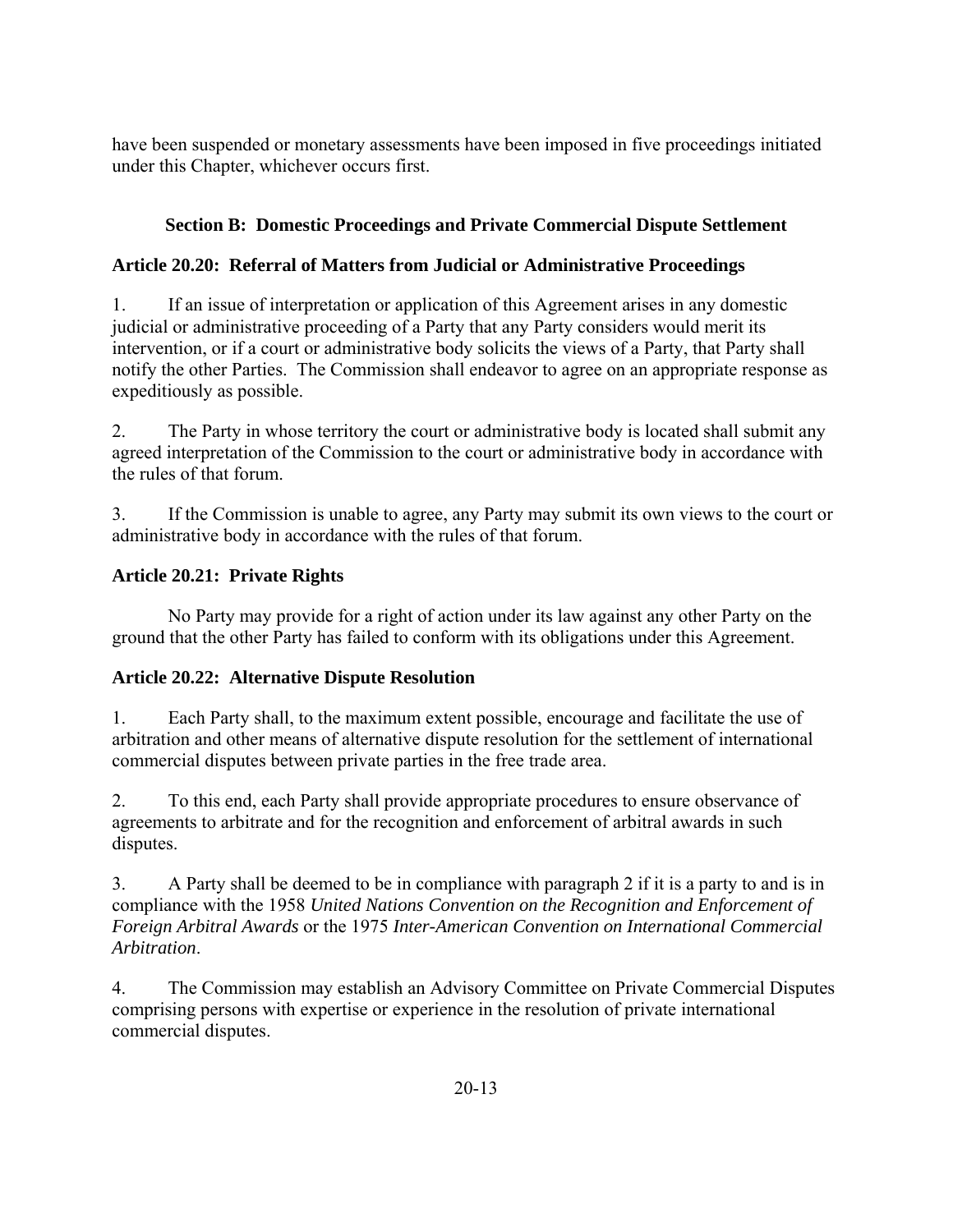- 5. This committee shall:
	- (a) report and provide recommendations to the Commission on general issues referred to it by the Commission respecting the availability, use, and effectiveness of arbitration and other procedures for the resolution of such disputes in the free trade area; and
	- (b) when the committee considers appropriate, promote technical cooperation between the Parties, in furtherance of the objectives identified in paragraph 1.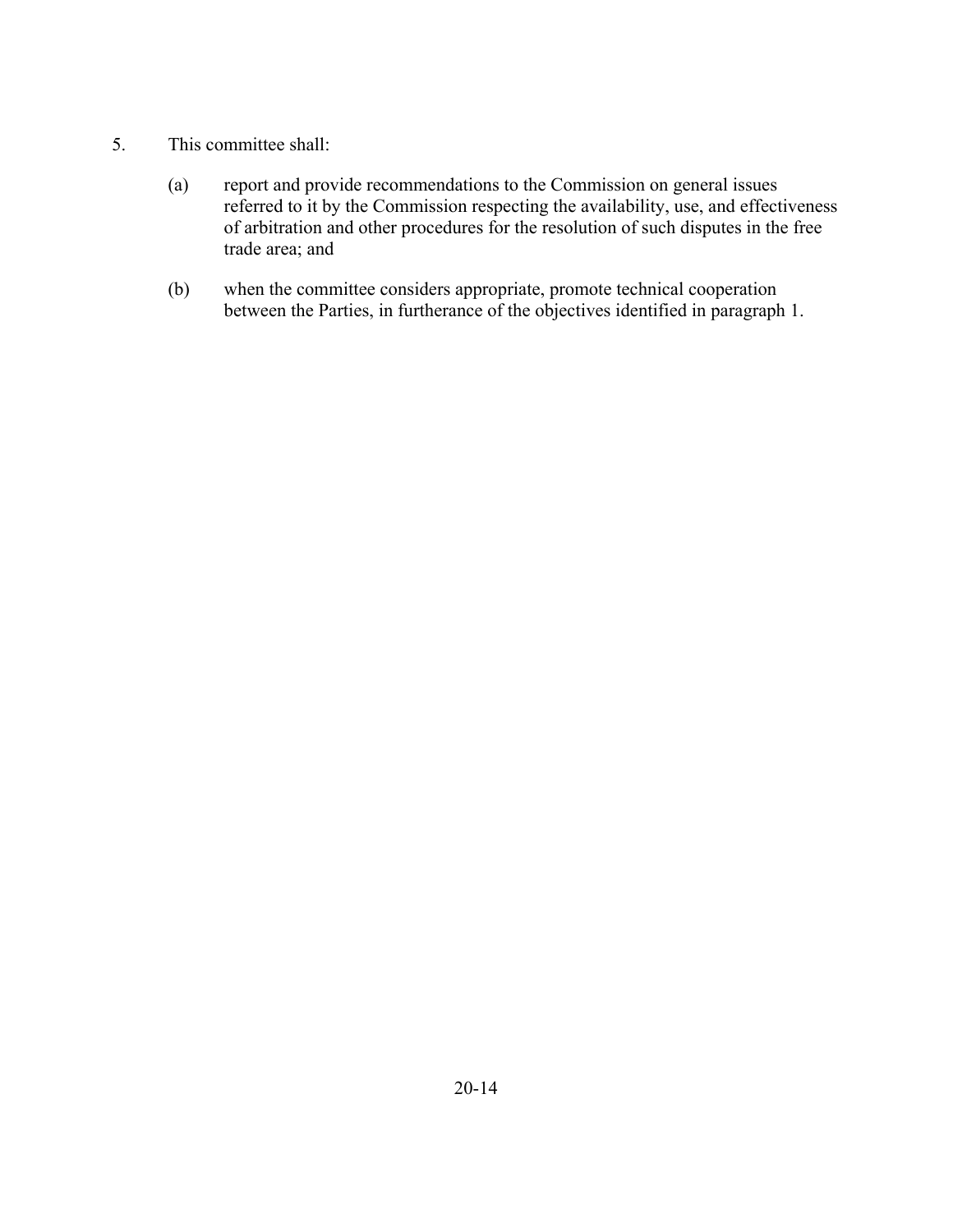### **Annex 20.2**

### **Nullification or Impairment**

1. If any Party considers that any benefit it could reasonably have expected to accrue to it under any provision of:

- (a) Chapters Three through Five (National Treatment and Market Access for Goods, Rules of Origin and Origin Procedures, and Customs Administration and Trade Facilitation);
- (b) Chapter Seven (Technical Barriers to Trade);
- (c) Chapter Nine (Government Procurement);
- (d) Chapter Eleven (Cross-Border Trade in Services); or
- (e) Chapter Fifteen (Intellectual Property Rights),

is being nullified or impaired as a result of the application of any measure that is not inconsistent with this Agreement, the Party may have recourse to dispute settlement under this Chapter.

2. A Party may not invoke paragraph 1(d) or (e) with respect to any measure subject to an exception under Article 21.1 (General Exceptions).